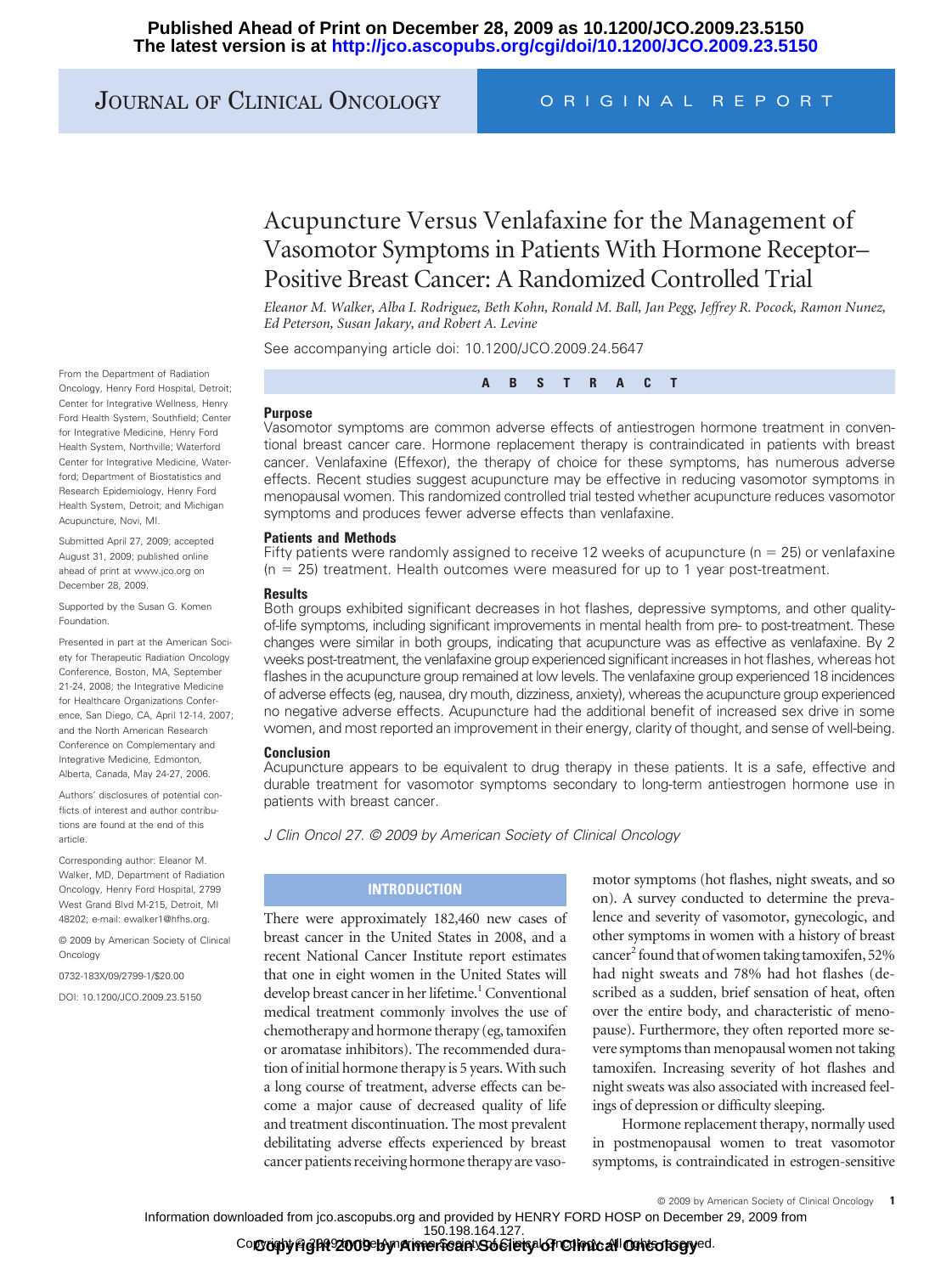breast cancer patients because of the potential increased risk of recurrent cancer. Other pharmacologic agents used to decrease vasomotor symptoms include steroids (megestrol acetate) and clonidine (transdermal patch).<sup>3</sup> Many patients are noncompliant with these medications as a result of their adverse effects (ie, weight gain and hypotension, respectively).

The antidepressant, venlafaxine (Effexor; Wyeth Pharmaceuticals, Collegeville, PA), a selective serotonin reuptake inhibitor, is currently the pharmacologic therapy of choice for hot flashes. A doubleblind, placebo-controlled, randomized study<sup>4</sup> comparing placebo to 37.5, 75, or 150 mg daily venlafaxine over 4 weeks of treatment showed decreases in hot flash scores of 27% in the placebo group and 37%, 61%, and 61%, respectively, in the venlafaxine groups. Adverse effects of venlafaxine treatment included mouth dryness, decreased appetite, nausea, and constipation; adverse effects were significantly higher in the groups receiving 75 and 150 mg. Although venlafaxine has been shown effective in treating vasomotor symptoms, many women refuse this approach because of the potential adverse effects or because they do not want any more medication. However, research shows that a large proportion of women feel their breast cancer exacerbated physical or emotional problems related to menopause, and 50% feel they need treatment.<sup>2</sup> Thus, effective nonpharmacologic treatments with minimal or no adverse effects are urgently needed to improve quality of life for breast cancer patients and support conventional breast cancer therapy.

Acupuncture, a complementary and alternative medicine therapy that has been used successfully to treat a variety of health problems, is a promising alternative to venlafaxine because it has few or no adverse effects and preliminary studies indicate its effectiveness in decreasing vasomotor symptoms. Two pilot studies showed that acupuncture treatment for 5 to 8 weeks decreased vasomotor symptoms by approximately 50% in menopausal women.<sup>5,6</sup> A randomized controlled trial  $(RCT)^7$  showed that acupuncture reduced the number of hot flashes significantly more than a placebo. However, although acupuncture seems to significantly reduce the number of hot flashes in menopausal women, studies that compared acupuncture to sham acupuncture found significantly greater decreases in severity, but not frequency, of hot flashes in the acupuncture groups compared with



**Fig 1.** CONSORT diagram.

**2** © 2009 by American Society of Clinical Oncology **JOURNAL OF CLINICAL ONCOLOGY** JOURNAL OF CLINICAL ONCOLOGY

150.198.164.127. Information downloaded from jco.ascopubs.org and provided by HENRY FORD HOSP on December 29, 2009 from

Copyright © 2009 by the American Society of Clinical Oncology. All rights reserved.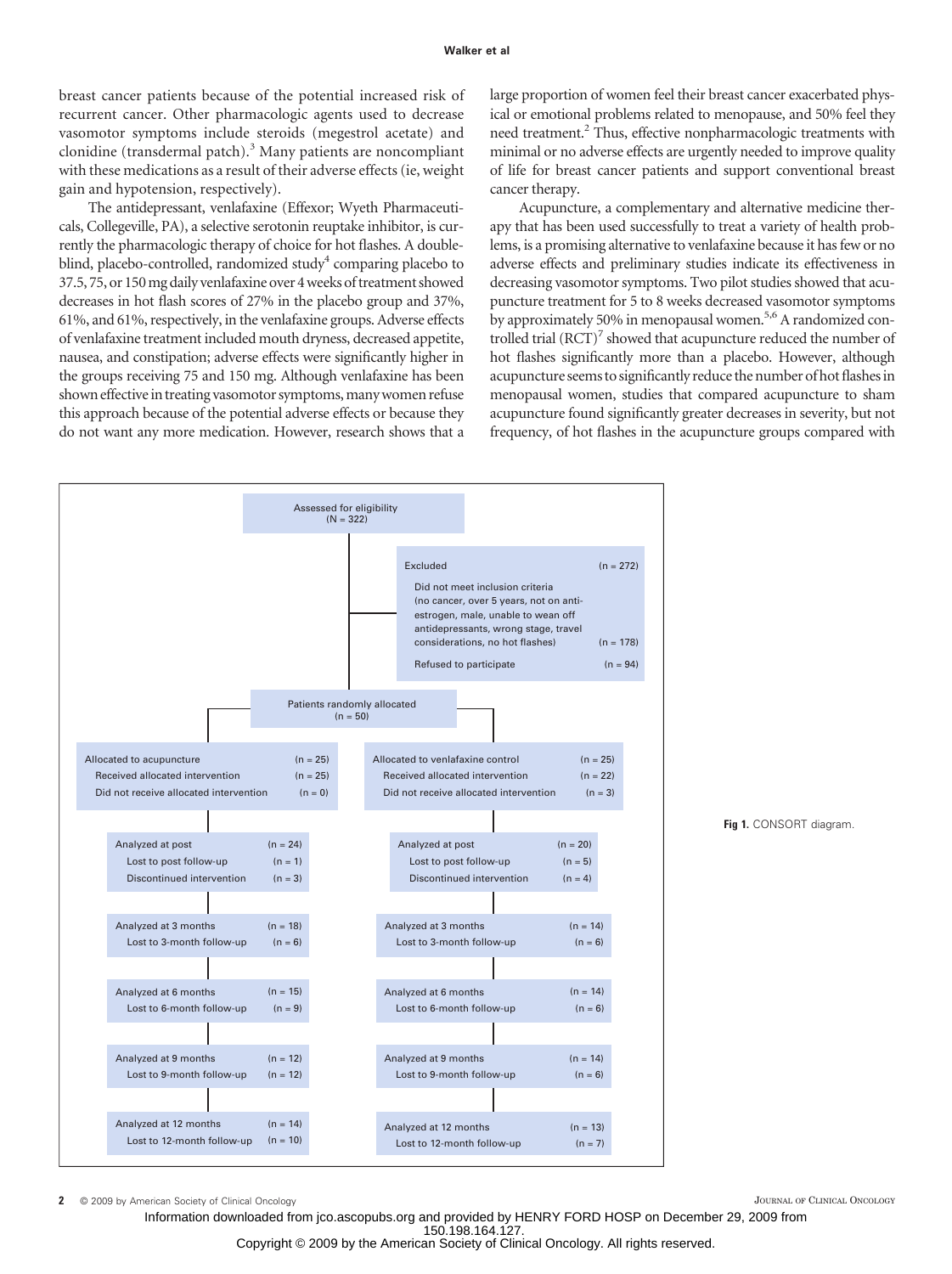the sham controls.<sup>8-10</sup> Given the need for finding nonpharmacologic treatment options for women, we conducted an RCT to evaluate the effect of acupuncture in reducing/eliminating vasomotor symptoms in patients with breast cancer who received antiestrogen hormone therapy as compared with venlafaxine and to determine whether acupuncture has fewer adverse effects.

# **PATIENTS AND METHODS**

#### *Study Participants*

Patients were recruited from oncology clinics of Henry Ford Health System (numerous locations in Michigan). Informed consent was obtained before participant enrollment. This study was approved by the hospital institutional review board. Recruitment took place September 2004 through June 2007. Inclusion and exclusion criteria are listed below and shown in Appendix Table A1 (online only). The inclusion criteria were as follows: (1) stage 0-III pre- or postmenopausal breast cancer patients on hormone therapy with tamoxifen or arimidex (premenopausal patients must not have menstruated for at least 6 months); (2)  $\geq$  14 hot flashes per week; (3)  $\geq$  18 years of age; (4) may have been treated locally with surgery and/or radiation and must have completed chemotherapy; (5) may be receiving radiation therapy but otherwise must be within 5 years after treatment; (6) must be on a stable dose of hormone therapy for 4 weeks or more without plans to discontinue therapy for the duration of the study; (7) Karnosky performance status (KPS)  $>$  70; (8) life  $expectancy > 6$  months.

Figure 1 shows the number of patients assessed for eligibility, randomly assigned, and evaluated. Fifty patients were assigned to either venlafaxine  $(n = 25;$  control arm) or acupuncture  $(n = 25;$  study arm). At the end of 12 weeks of treatment, all patients stopped therapy and were observed for 1 year.

#### *Study Design*

This RCT compared 12 weeks of acupuncture or venlafaxine treatment. The primary end point was hot flash frequency. Patients were observed for 1 year post-treatment. Figure 2 shows the general study design.

#### *Outcome Measures*

The following published, reliable, and validated measures were used to assess health outcomes: the Hot Flash  $Diary<sup>11</sup>$  measured the number and severity of hot flashes; the Menopause Specific Quality of Life Questionnaire  $(MenQOL)^{6,12}$  measured health status related to menopause-like symptoms; the Short Form 12-Item Survey  $(SF-12)^{13,14}$  measured general health status; the Beck Depression Inventory-Primary Care (BDI-PC)<sup>15,16</sup> measured mental health/mood; and the National Cancer Institute Common Toxicity Criteria  $\mathrm{scale}^{17}$  measured adverse effects of treatment.

#### *Venlafaxine Control*

Patients in the control arm took venlafaxine 37.5 mg orally at night for 1 week, then 75 mg at night for the remaining 11 weeks. Patients who could not tolerate the higher dose remained at 37.5 mg. This dosing schedule is similar to that of the venlafaxine study mentioned previously.4

#### *Acupuncture Intervention*

Acupuncture therapy was provided at two locations, the Henry Ford Center for Integrative Medicine and the Walter B. Ford Department of Radiation Oncology at Henry Ford Hospital. Patients in the acupuncture arm received treatments twice per week for the first 4 weeks, then once per week for the remaining 8 weeks. On the initial visit of 60 minutes, a full health intake and evaluation was given, including a traditional Chinese medicine (TCM) evaluation of tongue and pulse, which is diagnostic for TCM. All other sessions were 40 minutes, 30 minutes of which were spent in treatment. Acupuncture was given using stainless steel 34 gauge (Japanese size:  $0.20 \times 30$  mm) filoform needles (Seirin; Shizuoka City, Japan; and Carbo, Toronto, Canada). Skin was swabbed with an alcohol prep pad before acupuncture was administered. Needles were inserted 0.25 to 0.5 inches deep into the skin and gently manipulated to create the *de qi* sensation. No electrical stimulation was used. Farinfrared heat lamps were used if needed to prevent the participant from



**Fig 2.** Study design. NCCTG, North Central Cancer Treatment Group; NCI, National Cancer Institute. (\*) Assessed at baseline; throughout treatment; for 4 weeks post-treatment; and at 3-, 6-, 9-, and 12-month post-treatment follow-ups. (†) Assessed at baseline; at the end of treatment; and at 3-, 6-, 9-, and 12-month follow-ups. (‡) Assessed throughout treatment, and at 3-, 6-, 9-, and 12-month follow-ups.

becoming cold during treatment in rooms where heat regulation was not possible. All rooms were dimly lit for comfort.

#### *Primary and Secondary Points*

All patients were treated using primary acupuncture points of urinary bladder 23, kidney 3, and spleen 6 for general menopausal symptoms. Secondary points were used as needed according to the TCM diagnosis: du 14, gallbladder 20, lung 9, liver 3, du 20, stomach 36, ren 6, pericardium 7, and heart 7. Table 1 lists primary and secondary point details.

#### *Statistical Methods*

The various health outcome measures were examined using a mixed model analysis of variance (ANOVA) methodology. Tests for main effects of time and group were examined along with a group by time interaction. Results of the test for interaction were used to identify differential effects of the treatments. The PROC MIXED procedure in SAS (SAS Institute, Cary, NC) was used, as it allows for missing data points conducive to the intent-to-treat approach we used.

A second analysis was completed for hot flashes to examine a special observation period of pretreatment, post-treatment and weeks 1 through 4 post-treatment. The various pair-wise comparisons between results for the differing time periods were done using paired *t* tests.

The difference between groups in adverse effects rates was compared using a ratio test from sampling theory. This approach estimates the rates and their standard deviations and computes a test statistic comparing the two.

#### **RESULTS**

Study participants ranged in age from 35 to 77 years, with a median of 55 years; 82% were postmenopausal. Regarding race and ethnicity, 64% were white, 32% were African American, and 4% were Hispanic (Appendix Table A2, online only). Patients were evenly distributed between the two arms, although the median age in the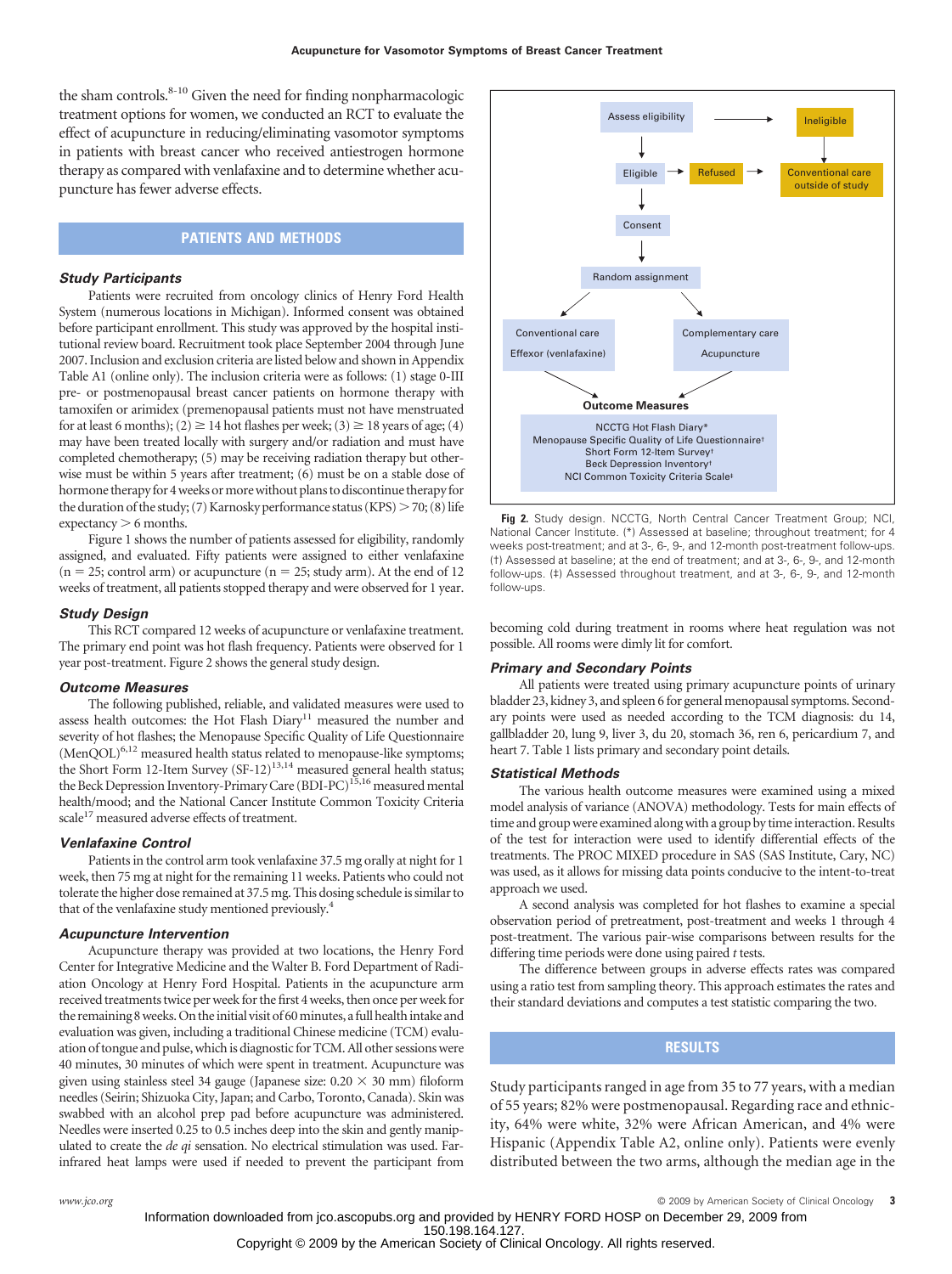| Point Name         | Location                                                                                                                                                           | Function                                                                                 |
|--------------------|--------------------------------------------------------------------------------------------------------------------------------------------------------------------|------------------------------------------------------------------------------------------|
| Kidney 3           | In the depression between the medial malleolus and tendo calcaneus, at the<br>level of the tip of the medial malleolus                                             | Supplements kidney yin to decrease hot flashes                                           |
| Urinary bladder 23 | 1.5 cun <sup>*</sup> lateral to du 4, at the level of the lower border of the spinous<br>process of the second lumbar vertebra                                     | Back shu pointt of the kidney energy                                                     |
| Spleen 6           | 3 cun directly above the tip of the medial malleolus, on the posterior border<br>of the medial aspect of the tibia                                                 | Tones body energy and blood to help decrease flashes                                     |
| Gallbladder 20     | In the depression between the upper portion of m. sternocleidomastoideus<br>and m. trapezius, on the same level with du 16                                         | Decreases extreme hot flashes and relaxes musculature                                    |
| Du 14              | Below the spinous process of the seventh cervical vertebra, approximately<br>at the level of the shoulders                                                         | Decreases extreme flashes, regulates immunity                                            |
| Du 20              | On the midline of the head, 7 cun directly above the posterior hairline,<br>approximately on the midpoint of the line connecting the apexes of the<br>two auricles | Uplifts energy to alleviate depression signs and<br>symptoms                             |
| Stomach 36         | 3 cun below ST 35, 1 fingerbreadth from the anterior crest of the tibia, in m.<br>tibialis anterior                                                                | Supplements energy and blood, supports digestion                                         |
| Liver <sub>3</sub> | On the dorsum of the foot, in the depression distal to the junction of the<br>first and second metatarsal bones                                                    | Moves energy to alleviate depression                                                     |
| Heart 7            | At the ulnar end of the transverse crease of the wrist, in the depression on<br>the radial side of the tendon of m. flexor carpi ulnaris                           | Reduces palpitations and insomnia, supports healthy<br>sleep patterns, decreases anxiety |
| Pericardium 7      | In the middle of the transverse crest of the wrist, between the tendons of<br>m. palmaris longus and m. flexor carpi radialis                                      | Reduces palpitations and insomnia                                                        |
| Ren 6              | On the midline of the abdomen, 1.5 cun below the umbilicus                                                                                                         | Regulates the lower abdomen and decreases fatigue                                        |
| Lung 9             | At the radial end of the transverse crease of the wrist, in the depression on<br>the lateral side of the radial artery                                             | Regulates excess sweating and decreases symptoms of<br>grief                             |

venlafaxine arm was slightly older than that in the acupuncture arm (56 *v* 50 years, respectively). Appendix Table A3 (online only) shows the groups' baseline characteristics, including age and hot flash frequency and severity.

Of 94 eligible patients who declined to participate (Fig 1), 30 did so because they were unwilling to participate if assigned to venlafaxine (none declined because of acupuncture). Of the patients assigned to the acupuncture arm, several were lost to follow-up for the following reasons: noncompliance with the follow-up schedule, scheduling conflicts, and inability to be contacted. In the venlafaxine arm, three patients dropped out because of adverse effects; others either did not start treatment or were noncompliant with follow-up.



**Fig 3.** Hot flash frequency (mean  $\pm$  SE of the mean) as a percentage of baseline for acupuncture and venlafaxine groups at pretreatment (Pre), post-treatment (Post), and follow-up times of 1, 2, 3, and 4 weeks and 3, 6, 9, and 12 months post-treatment. Boxed area highlights the additional analysis of the first 4 weeks post-treatment. (\*) *P* .05, significantly different from Pre; (†) *P* .05, significantly different from Post.

The participant flow through the trial is shown in Figure 2. The primary outcome was hot flash frequency from pre- to post-treatment and at 3-, 6-, 9-, and 12-month follow-up points. ANOVA showed a significant effect of group ( $P < .036$ ) and time ( $P < .001$ ), but no significant interaction effect. This indicated that although groups started out differently (the acupuncture group had more hot flashes at pretreatment), both groups experienced similar changes across time, including significant decreases in hot flashes from pre- to posttreatment of 50%, followed by a return toward baseline at follow-up time points (Fig 3).

To determine whether the beneficial effects of acupuncture or venlafaxine were longer lasting, we also evaluated hot flashes for the first 4 weeks post-treatment (boxed area in Fig 3). ANOVA indicated a significant time effect ( $P < .001$ ) and interaction effect ( $P < .029$ ), indicating differences in the pattern of change in the groups across time. Although both groups experienced a 50% decrease in hot flashes at post-treatment, by 2 weeks post-treatment the venlafaxine group experienced significant increases in hot flashes, whereas the acupuncture group remained low. Because hot flash diaries were not collected between 4 weeks and 3 months post-treatment, a retrospective chart review was conducted to determine when hot flash frequency began to increase in the acupuncture group. At a 2-month follow-up visit, acupuncture patients reported to the physician that hot flash frequency was similar to their 1-month values, whereas at the 3-month follow-up, they reported that frequency had recently increased, which corroborated the data seen in Figure 3.

The results of the ANOVA for secondary outcome measures showed a significant effect of time for hot flash severity ( $P < .001$ ; Fig. 4), BDI-PC (*P* < .001; Fig 5), MenQOL (*P* < .002; Fig 6), and SF-12: Mental ( $P < .007$ ; data not shown). There were no significant effects of group or significant interactions. Thus, both groups had similar

**4** © 2009 by American Society of Clinical Oncology JOURNAL OF CLINICAL ONCOLOGY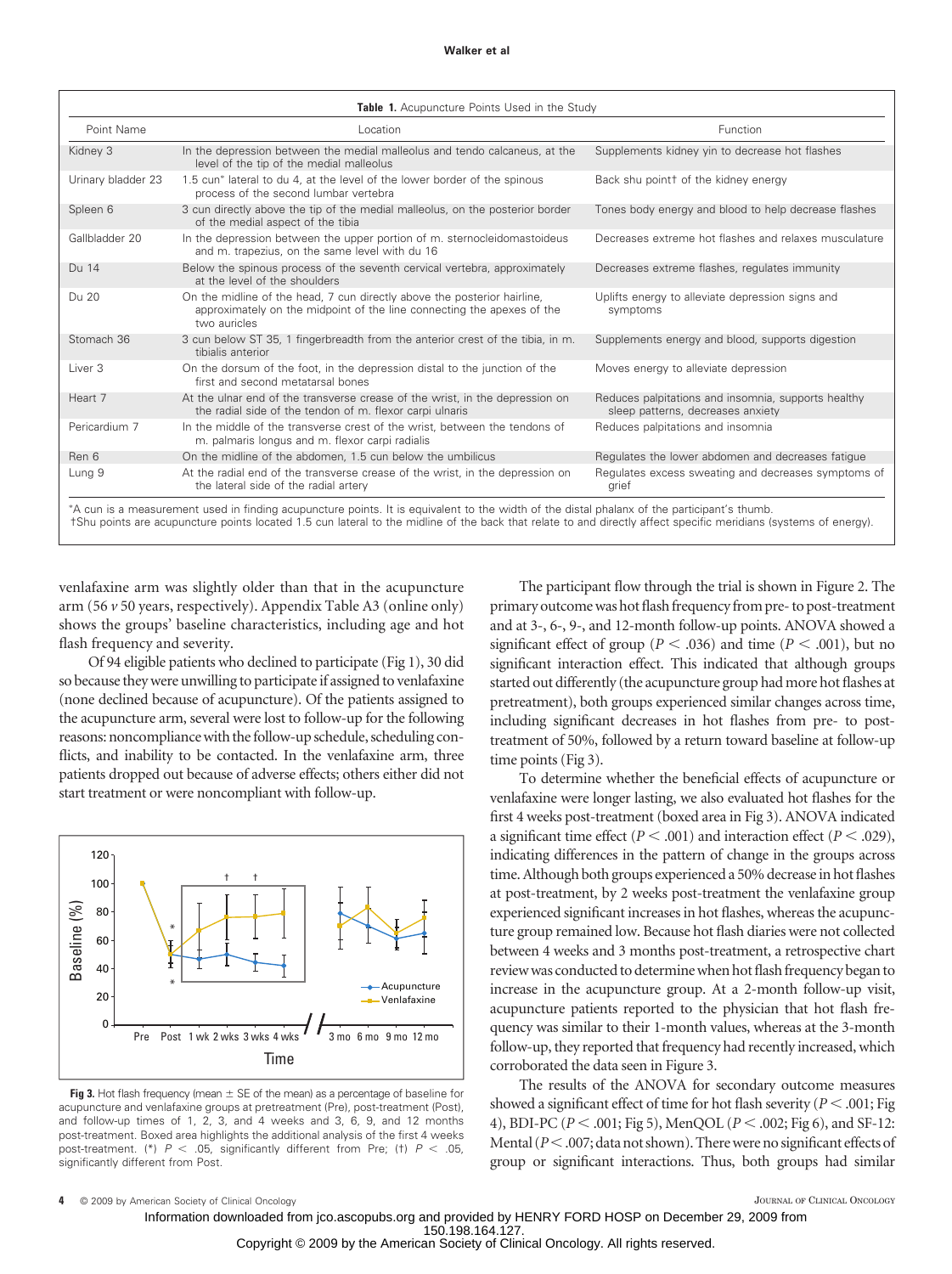

**Fig 4.** Hot flash severity (mean  $\pm$  SE of the mean) for acupuncture and venlafaxine groups at pretreatment (Pre), post-treatment (Post); and 3, 6, 9, and 12 months follow-up with significant effect of time, but no group or interaction effects.

changes over time in each outcome measure. That is, they experienced improvements at post-treatment, followed by a return toward baseline values at follow-up times. There were no significant effects for SF-12: Physical.

In summary, both groups exhibited significant decreases in hot flashes, depressive symptoms, and other menopausal quality-of-life symptoms, as well as significant improvements in mental health from pre- to post-treatment. These changes were similar in both groups, indicating that acupuncture was at least as effective as venlafaxine.

National Cancer Institute Common Toxicity Criteria scale data showed there were 18 incidences of adverse effects (eg, nausea, headache, difficulty sleeping, dizziness, and so on) in the venlafaxinetreated group, in contrast to zero adverse effects in the acupuncture group (Appendix Table A4, online only). Rates, estimated by a ratio estimator, are  $0.72 \pm 0.20$  and  $0 \pm 0.04$ , respectively. These estimates are significantly different ( $P \leq .002$ ).

# **DISCUSSION**

To our knowledge, this is the first RCT to compare acupuncture to drug therapy for treatment of vasomotor symptoms in patients with breast cancer who receive antiestrogen hormone therapy. Our results



**Fig 5.** Beck Depression Inventory (BDI) scores (mean  $\pm$  SE of the mean) for acupuncture and venlafaxine groups at pretreatment (Pre), post-treatment (Post), and 3, 6, 9, and 12 months follow-up with significant effect of time, but no group or interaction effects.



**Fig 6.** Menopause Specific Quality of Life (MenQOL) scores (mean  $\pm$  SE of the mean) for acupuncture and venlafaxine groups at pretreatment (Pre), posttreatment (Post), and 3, 6, 9, and 12 months follow-up with significant effect of time, but no group or interaction effects.

showed that acupuncture was as effective as venlafaxine in decreasing the number of hot flashes. Most remarkable was the duration of the acupuncture effect. Within 2 weeks of discontinuing drug therapy, venlafaxine patients experienced significant increases in the number of hot flashes compared with post-treatment levels. Although the study design did not include hot flash frequency reports for the 5- to 12-week period, a 2-month physician post-treatment follow-up visit suggested that hot flash frequency remained low between the 4-week visit and the 3-month visit for the acupuncture group. The 3-month visit was the first reported time than an increase in hot flash frequency occurred for the acupuncture group.

Acupuncture had no adverse effects, and patient reports to the physician at follow-up indicated acupuncture had the additional benefit of increased sex drive in some women (approximately 25%). Most women also reported an improvement in their energy, clarity of thought, and sense of well-being.

Given the results of this small randomized study, we feel that integrative therapies have a role in improving the quality of life of cancer patients and should be explored further as an option for treatment of cancer-related adverse effects. Acupuncture has been shown to be effective in treating nausea and pain in patients with cancer $18-20$ and in gynecology to treat primary dysmenorrhea.<sup>21</sup> It has also been used for analgesia during delivery,<sup>22</sup> to induce ovulation,<sup>23</sup> and to correct breech presentation.<sup>24</sup>

Recently, there have been four studies suggesting a benefit of acupuncture in patients with hormone-treated breast cancer. One is a small Italian pilot study<sup>25</sup> in which women were treated with acupuncture weekly for 3 months, then reduced to monthly for maintenance while taking tamoxifen. Their results indicated that acupuncture was effective in reducing hot flashes in patients with hormone-treated breast cancer, but patient group size was small ( $n = 15$ ) and follow-up was short. Researchers noted reductions in anxiety, depression, and somatic and vasomotor symptoms, although libido was not modified.25 Two studies from the United Kingdom have shown the benefit for acupuncture in patients with breast cancer who took tamoxifen. In one study,<sup>26</sup> 54 women who suffered from vasomotor symptoms were offered eight sessions of weekly traditional acupuncture. At the end of treatment, 36% of patients reported a 50% or greater improvement in symptoms, and 89% reported some improvement. Positive results were maintained after treatment ended. The author reported personal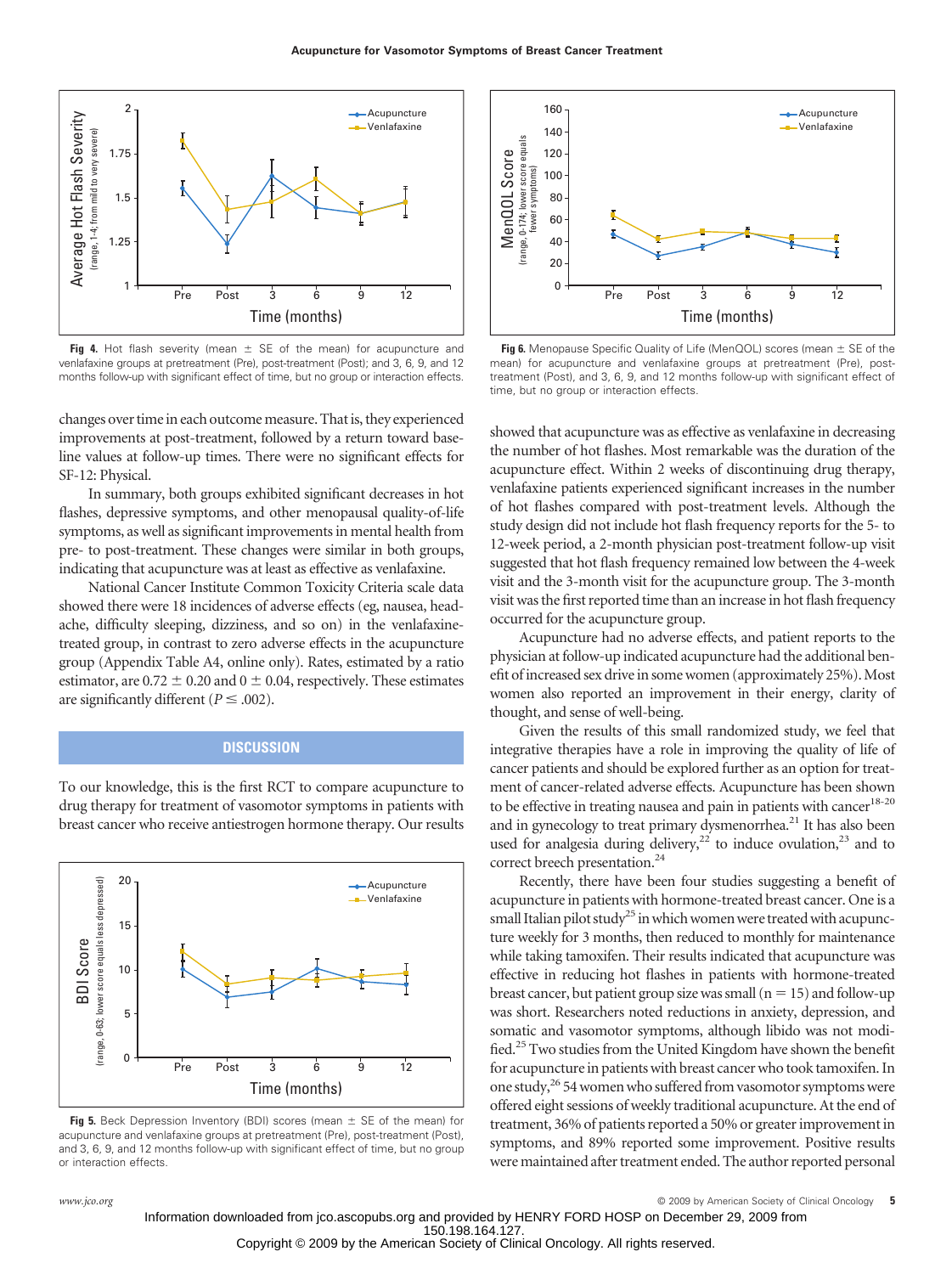accounts by the women who felt their energy levels had increased and their overall quality of life had improved after acupuncture. Similar findings were noted in a more recent study using ear acupuncture.<sup>27</sup>

A larger RCT from Norway<sup>28</sup> compared 10 weeks of true acupuncture to sham acupuncture in 59 women who received tamoxifen after breast cancer surgery. They found true acupuncture was more effective in decreasing vasomotor symptoms than sham, both during treatment and for 12 weeks post-treatment. However, an RCT by Deng et al,<sup>29</sup> comparing 4 weeks of true acupuncture and sham acupuncture in 70 patients with tamoxifen-treated breast cancer did not confirm this finding. Although there was a significant decrease in hot flashes as a result of true acupuncture, it was not significantly different than that of sham acupuncture. However, when sham acupuncture patients were switched to true acupuncture, there appeared to be a trend toward a benefit for true acupuncture. This reduction in hot flash frequency persisted for up to 6 months post-treatment.

Although findings of the study by Deng et  $al^{29}$  were negative, this could be because sham acupuncture may have a greater effect than an inactive placebo. Recent studies using functional magnetic resonance imaging to evaluate true versus sham acupuncture showed that sham acupuncture sometimes stimulates the anterior cingulated cortex and thalamic regions of the brain.<sup>30</sup> Although sham acupuncture may mimic some of the effects of true acupuncture, its effects do not appear to be as great or durable.<sup>31-33</sup> Other studies reported that rotating the needle strengthens the effects of true acupuncture only and that these points have specific neuronal activity that results in the therapeutic effect.<sup>34</sup> The study by Deng et al<sup>29</sup> also treated the patients for a shorter time than any of the positive-results studies previously cited.

Future areas of research include the mechanism of action of acupuncture and an exploration of the exact frequency and duration of treatment that may be required. Because benefits of acupuncture lasted at least 3 months post-treatment, treatment may only be needed as a boost three to four times per year. Ultimately, this could be more cost effective for insurance companies. Another area for future study may be the use of acupuncture treatment for vasomotor symptoms due to androgen deprivation therapy in prostate cancer patients.<sup>35</sup>

# **REFERENCES**

**1.** National Cancer Institute: Lifetime Probability of Breast Cancer in American Women, 2003. SEER Cancer Statistics Review 1973-1999. http:// seer.cancer.gov/statistics/types.html#5

**2.** Couzi RJ, Helzlsouer KJ, Fetting JH: Prevalence of menopausal symptoms among women with a history of breast cancer and attitudes toward estrogen replacement therapy. J Clin Oncol 13: 2737-2744, 1995

**3.** Hickey M, Saunders C, Partidge A, et al: Practical clinical guidelines for assessing and managing menopausal symptoms after breast cancer. Ann Oncol, 19:1669-1680, 2008

**4.** Loprinzi CL, Kugler JW, Sloan JA, et al: Venlafaxine in management of hot flashes in survivors of breast cancer: A randomised controlled trial. Lancet 356:2059-2063, 2000

**5.** Wyon Y, Lindgren R, Lundeberg T, et al: Effects of acupuncture on climacteric vasomotor symptoms, quality of life, and urinary excretion of neuropeptides among postmenopausal women. Menopause 2:3-12, 1995

A point that should be considered in recommending acupuncture in this setting is that tamoxifen is converted in the body to its active metabolites by the cytochrome P450 pathway. Selective serotonin reuptake inhibitors can inhibit cytochrome  $P450$  pathways<sup>36</sup> and tamoxifen's effectiveness may be affected in breast cancer patients who take both drugs, which could result in increased recurrence rates. Therefore, acupuncture would be a good alternative for treatment of vasomotor symptoms in those patients.

In conclusion, acupuncture appears to be at least as effective as drug therapy in patients with breast cancer who experience vasomotor symptoms, and it may provide additional and longer term benefits without adverse effects. It is a safe, effective and durable treatment for vasomotor symptoms secondary to long-term antiestrogen hormone therapy in breast cancer patients. We hope this study will lead to a change in the pattern of practice of treating vasomotor symptoms in patients with breast cancer.

### **AUTHORS' DISCLOSURES OF POTENTIAL CONFLICTS OF INTEREST**

The author(s) indicated no potential conflicts of interest.

# **AUTHOR CONTRIBUTIONS**

**Conception and design:** Eleanor M. Walker, Alba I. Rodriguez, Beth Kohn, Ramon Nunez, Susan Jakary, Robert A. Levine **Financial support:** Eleanor M. Walker

**Administrative support:** Eleanor M. Walker, Ronald M. Ball **Provision of study materials or patients:** Eleanor M. Walker, Beth Kohn, Jan Pegg, Susan Jakary

**Collection and assembly of data:** Eleanor M. Walker, Alba I. Rodriguez, Ronald M. Ball, Robert A. Levine

**Data analysis and interpretation:** Eleanor M. Walker, Alba I. Rodriguez, Ronald M. Ball, Jeffrey R. Pocock, Ed Peterson, Robert A. Levine **Manuscript writing:** Eleanor M. Walker, Alba I. Rodriguez, Beth Kohn, Ronald M. Ball

**Final approval of manuscript:** Eleanor M. Walker, Alba I. Rodriguez, Beth Kohn, Ronald M. Ball, Jan Pegg, Jeffrey R. Pocock, Ramon Nunez, Ed Peterson, Susan Jakary, Robert A. Levine

**6.** Dong H, Ludicke F, Comte I, et al: An exploratory pilot study of acupuncture on the quality of life and reproductive hormone secretion in menopausal women. J Altern Complement Med 7:651- 658, 2001

**7.** Zaborowska E, Brynhildsen J, Damberg S, et al: Effects of acupuncture, applied relaxation, estrogens and placebo on hot flushes in postmenopausal women: An analysis of two prospective, parallel, randomized studies. Climacteric 10:38-45, 2007

**8.** Vincent A, Barton DL, Mandrekar JN, et al: Acupuncture for hot flashes: A randomized, shamcontrolled clinical study. Menopause 14:45-52, 2007

**9.** Nir Y, Huang MI, Schnyer R, et al: Acupuncture for postmenopausal hot flashes. Maturitas 56: 383-395, 2007

**10.** Wyon Y, Wijma K, Nedstrand E, et al: A comparison of acupuncture and oral estradiol treatment of vasomotor symptoms in postmenopausal women. Climacteric 7:153-164, 2004

**11.** Sloan JA, Loprinzi CL, Novotny PJ, et al: Methodologic lessons learned from hot flash studies. J Clin Oncol 19:4280-4290, 2001

**12.** Hilditch JR, Lewis J, Peter A, et al: A menopause-specific quality of life questionnaire: Development and psychometric properties. Maturitas 24:161-175, 1996

**13.** Gandek B, Ware JE, Aaronson NK, et al: Cross-validation of item selection and scoring for the SF-12 Health Survey in nine countries: Results from the IQOLA Project—International Quality of Life Assessment. J Clin Epidemiol 51:1171-1178, 1998

**14.** Ware J Jr, Kosinski M, Keller SD: A 12-Item Short-Form Health Survey: Construction of scales and preliminary tests of reliability and validity. Med Care 34:220-233, 1996

**15.** Faravelli C, Albanesi G, Poli E: Assessment of depression: A comparison of rating scales. J Affect Disord 11:245-253, 1986

**16.** Scogin F, Beutler L, Corbishley A, et al: Reliability and validity of the short form Beck Depression Inventory with older adults. J Clin Psychol 44:853-857, 1988

**17.** Davis AM, Dische S, Gerber L, et al: Measuring postirradiation subcutaneous soft-tissue fibrosis: State-of-the-art and future directions. Semin Radiat Oncol 13:203-213, 2003

**18.** Ezzo J, Vickers A, Richardson MA, et al: Acupuncture-point stimulation for chemotherapy-

**6** © 2009 by American Society of Clinical Oncology **JOURNAL OF CLINICAL ONCOLOGY** JOURNAL OF CLINICAL ONCOLOGY

150.198.164.127.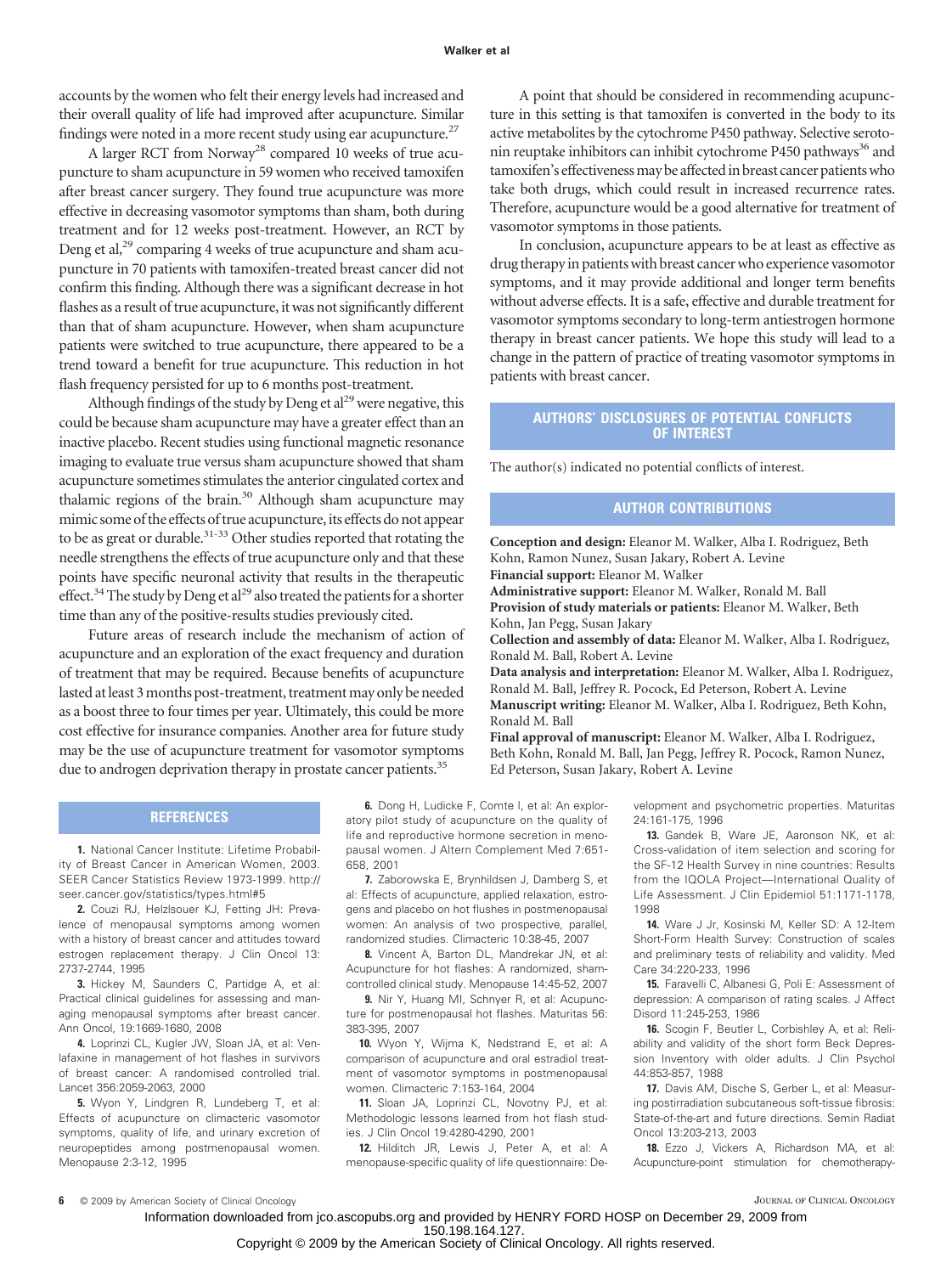induced nausea and vomiting. J Clin Oncol 23:7188- 7198, 2005

**19.** Vickers AJ, Cassileth BR: Unconventional theranies for cancer and cancer-related symptoms. Lancet Oncol 2:226-232, 2001

**20.** Lu W, Ac L, Dean-Clower E, et al: The value of acupuncture in cancer care. Hematol Oncol Clin North Am 22:631-648, 2008

**21.** Helms JM: Acupuncture for the management of primary dysmenorrhea. Obstet Gynecol 69:51-56, 1987

22. Lyrenäs S, Lutsch H, Hetta J, et al: Acupuncture before delivery: Effect on pain perception and the need for analgesics. Gynecol Obstet Invest 29:118-124, 1990

**23.** Yu J, Zheng HM, Ping SM: Changes in serum FSH. LH and ovarian follicular growth during electroacupuncture for induction of ovulation [in Chinese]. Zhong Xi Yi Jie He Za Zhi 9:199-202, 1989

**24.** Cardini F, Weixin H: Moxibustion for correction of breech presentation: A randomized controlled trial. JAMA 280:1580-1584, 1998

**25.** Porzio G, Trapasso T, Martelli S, et al: Acupuncture in the treatment of menopause-related symptoms in women taking tamoxifen. Tumori 88: 128-130, 2002

**26.** de Valois B, Young T, Hunter M, et al: Using traditional acupuncture to manage hot flushes in women taking tamoxifen. Focus on Alternative and Complementary Therapies 8:134-135, 2002

**27.** Walker G, de Valois B, Davies R, et al: Ear acupuncture for hot flushes–The perceptions of women with breast cancer. Complement Ther Clin Pract 13:250-257, 2007

**28.** Hervik J, Mjaland O: Acupuncture for the treatment of hot flashes in breast cancer patients, a randomized, controlled trial. Breast Cancer Res Treat 116:311-316, 2009

**29.** Deng G, Vickers A, Yeung S, et al: Randomized, controlled trial of acupuncture for the treatment of hot flashes in breast cancer patients. J Clin Oncol 25:5584-5590, 2007

**30.** Qin W, Tian J, Bai L, et al: FMRI connectivity analysis of acupuncture effects on an amygdalaassociated brain network. Molecular Pain 4:55, 2008

**31.** Chiu JH, Chung MS, Cheng HC, et al: Different central manifestations in response to electroacupuncture at analgesic and nonanalgesic acupoints in rats: A manganese-enhanced functional magnetic resonance imaging study. Can J Vet Res 67:94-101, 2003

**32.** Cho ZH, Chung SC, Jones JP, et al: New findings of the correlation between acupoints and corresponding brain cortices using functional MRI. Proc Natl Acad Sci U S A 95:2670-2673, 1998

**33.** Deng G, Hou BL, Holodny AI, et al: Functional magnetic resonance imaging (fMRI) changes and saliva production associated with acupuncture at L1-2 acupuncture point: A randomized controlled study. BMC Complement Altern Med 8:37, 2008

**34.** Fang JL, Krings T, Weidemann J, et al: Functional MRI in healthy subjects during acupuncture: Different effects of needle rotation in real and false acupoints. Neuroradiology 46:359-362, 2004

**35.** Stearns V: Management of hot flashes in breast cancer survivors and men with prostate cancer. Curr Oncol Rep 6:285-290, 2004

**36.** Stearns V, Johnson MD, Rae JM, et al: Active tamoxifen metabolite plasma concentrations after coadministration of tamoxifen and the selective serotonin reuptake inhibitor paroxetine. J Natl Cancer Inst 95:1758-1764, 2003

### ■■■ *Appendix*

| <b>Table A1.</b> Inclusion/Exclusion Criteria                                                                                                                                   |  |  |  |
|---------------------------------------------------------------------------------------------------------------------------------------------------------------------------------|--|--|--|
| Criteria                                                                                                                                                                        |  |  |  |
| Inclusion                                                                                                                                                                       |  |  |  |
| Stage 0-III pre- or postmenopausal breast cancer patients on hormone therapy with tamoxifen or arimidex (premenopausal patients must not have<br>menstruated for at least 6 mo) |  |  |  |
| $>$ 14 hot flashes per week                                                                                                                                                     |  |  |  |
| $>$ 18 years of age                                                                                                                                                             |  |  |  |
| May have been treated locally with surgery and/or radiation and must have completed chemotherapy                                                                                |  |  |  |
| May be receiving radiation therapy but otherwise must be within 5 years post-treatment                                                                                          |  |  |  |
| Must be on a stable dose of hormone therapy for 4 weeks or more without plans to discontinue therapy for the duration of the study                                              |  |  |  |
| Karnosky performance status > 70                                                                                                                                                |  |  |  |
| Life expectancy $> 6$ months                                                                                                                                                    |  |  |  |
| Exclusion                                                                                                                                                                       |  |  |  |
| Severe, metabolic, thromboembolic, or endocrine disease                                                                                                                         |  |  |  |
| Uncontrolled hypertension                                                                                                                                                       |  |  |  |
| Any major disabling medical or psychiatric conditions that would confound evaluation of quality of life                                                                         |  |  |  |
| Any other treatment for hot flashes (eg, other SSRIs, soy, bellergal, estrogens/progestens, catapres, steroids, vitamin E, herbs)                                               |  |  |  |
| Abbreviation: SSRI, selective serotonin reuptake inhibitor.                                                                                                                     |  |  |  |

|             |                  | Table A2. Race/Ethnicity Information |                         |               |
|-------------|------------------|--------------------------------------|-------------------------|---------------|
| Treatment   | African American | White                                | Hispanic/Latin American | Not Specified |
| Acupuncture |                  |                                      |                         |               |
| Venlafaxine |                  | 18                                   |                         |               |
|             |                  |                                      |                         |               |